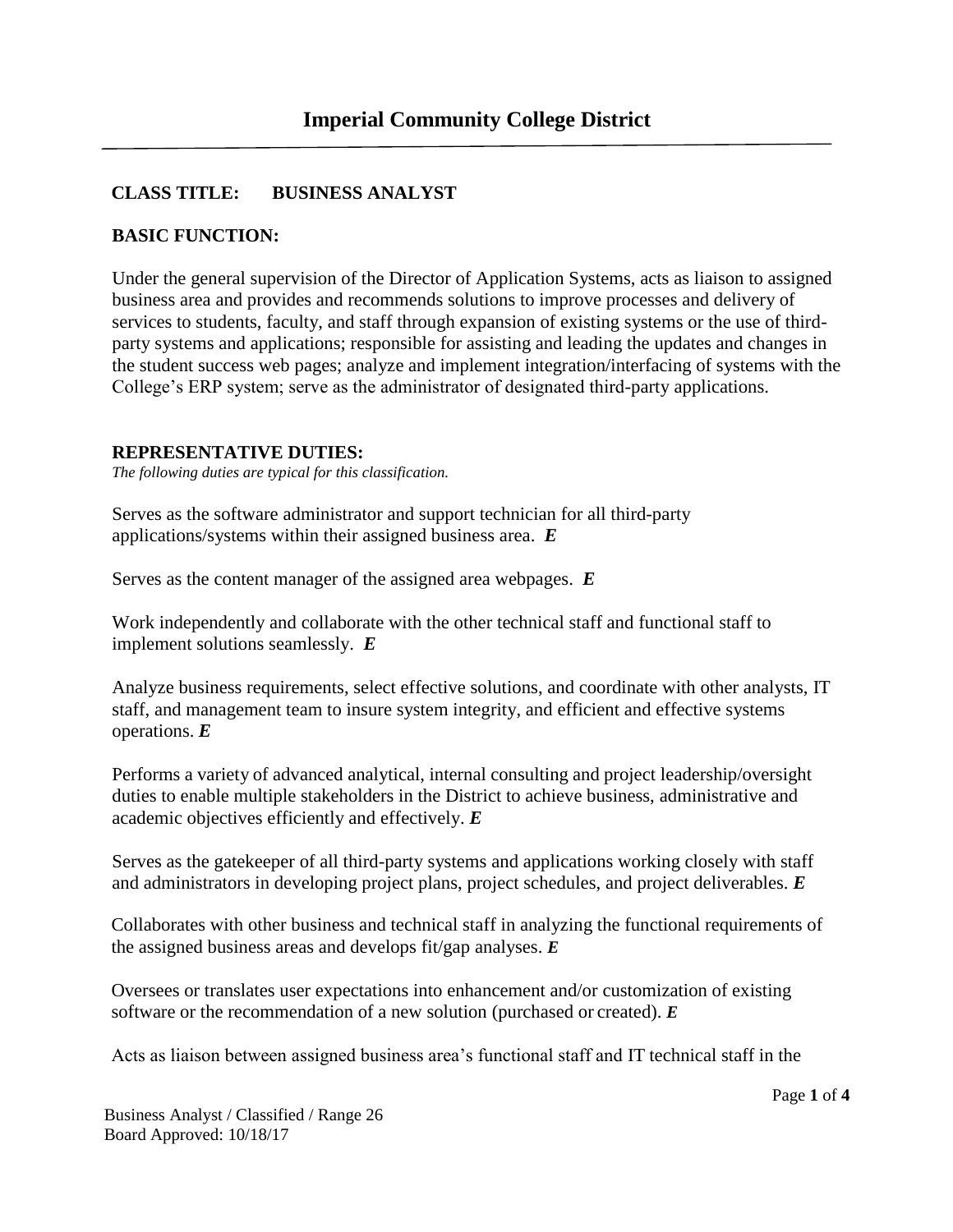development, implementation and enhancement of designated enterprise system modules; leads and facilitates the analysis of assigned business area's business processes, practices and work/data flows for improvements and to ensure effective operations using enterprise system processes. *E*

Trains users on systems processes specific to the assigned business area'ssoftware programs and other technical areas, including training guides, written procedures, documentation, manuals and materials for user and staff support. *E* 

Consults with and advises deans, administrators and managers on application development, enhancement and maintenance issues; explains technology and process options and assists in analysis and decision making. *E*

Recommends solutions and works with functional users to develop and to implement solutions that aligns with the needs and requirements. *E*

Performs application-level troubleshooting for students, staff, and faculty. *E*

Performs support to functional users during upgrades and patching, and during migration from systems. *E*

Assists in planning and scheduling of upgrades, testing, and roll out of the College's systems that minimizes impact to the operations of the College. *E*

Other related duties as assigned.

## **KNOWLEDGE AND ABILITIES**

#### **Knowledge of:**

- Principles and techniques of systems analysis and design using proven tools;
- Principles of modular and integrated testing;
- Work with general programming languages for development and support as needed;
- Principles of query language;
- Principles of system interoperability, scalability, flexibility, and availability;
- Proper English usage, spelling, grammar, and punctuation;

## **Ability to:**

- Develop solutions using Oracle SQL in a production environment;
- Plan, organize, and manage assigned projects;
- Document all work performed in an online service management system;
- Adapt to the use of new and emerging technologies;
- Deal effectively with both novice and experienced users;
- Develop documentations for information systems' activities, processes, and procedures;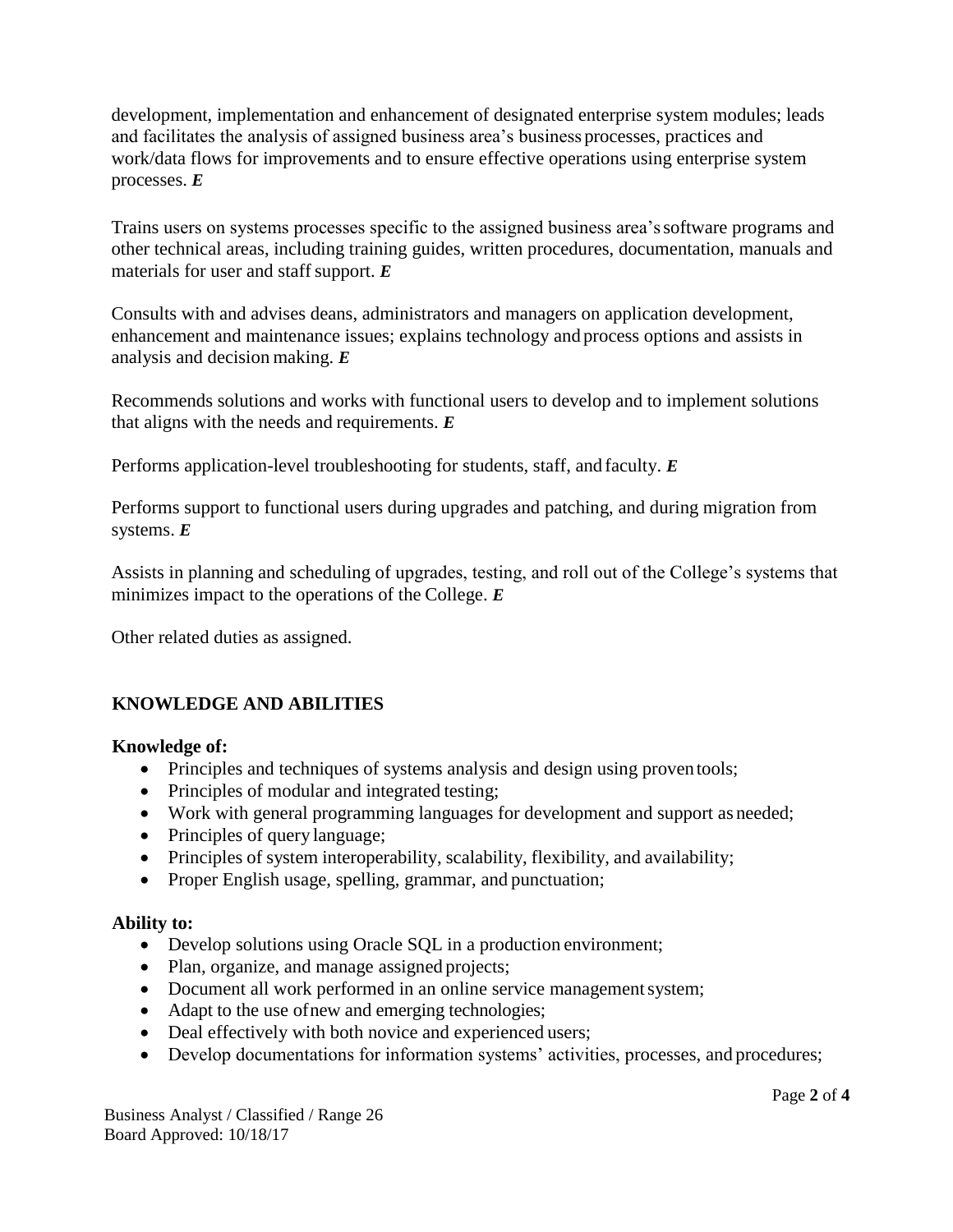- Coordinate with vendors and consultants and effectively articulate requirements and needs in both technical and ordinary language;
- Communicate effectively both orally and in writing;
- Demonstrate sensitivity to and understanding of the diverse academic, socioeconomic, cultural, and ethnic backgrounds of faculty, staff, and students with physical and learning disabilities;
- Work in teams and promote collaboration and communication.

## **Skills to:**

- Manage web browsers and client operating systems;
- Respond in a timely and effective manner to IT service desk requests from all campus clients;
- Provide in person and remote support to clients that emphasizes a high level of customer satisfaction and communication;
- Analyze and recommend process improvement to effectively and efficiently improve business processes;
- Problem solve, debug, test, and implement applications/systems;
- Coordinate, collaborate, and communicate to successfully implement projects on budget and on time;
- Work independently or as part of a team if needed to resolve customer problems, plan and implement large scale software and hardware deployments, migrations and upgrades; and,
- Be available and flexible to resolve problems after normal business hours as needed.

# **EDUCATION AND EXPERIENCE:**

Associate's degree in computer science, business administration or related field preferred;

and

5 years performing the essential duties and responsibilities of a Systems Analyst or related training;

or

Bachelor's degree from four-year college or university; in computer science, business administration or related field preferred;

and

3 years performing the essential duties and responsibilities of a Systems Analyst or related training;